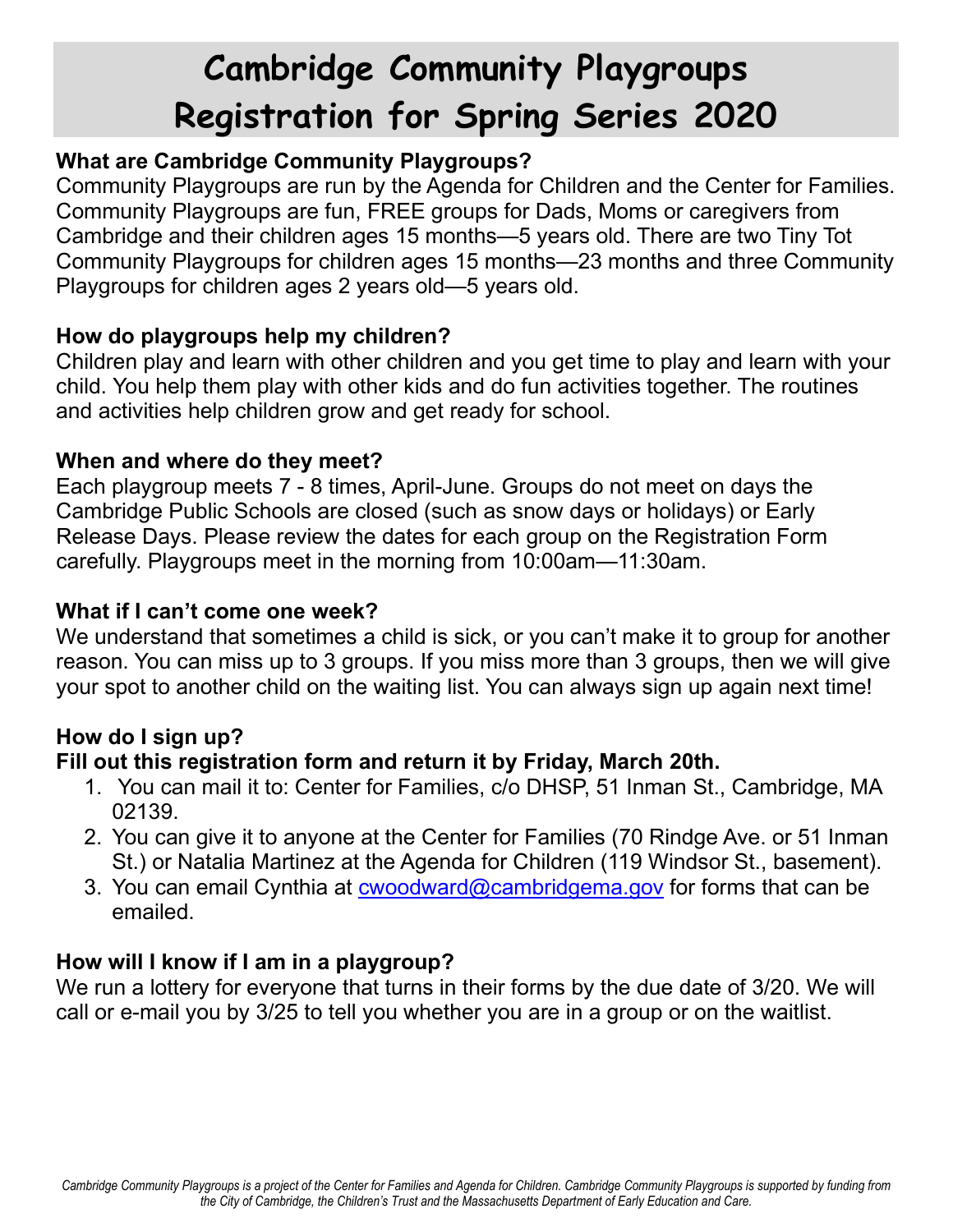# **Cambridge Community Playgroups Additional Information** *Questions? Need more information? Contact:*

*Cynthia Woodward,* Center for Families at 617-349-6327 or e-mail [cwoodward@cambridgema.gov](mailto:cwoodward@cambridgema.gov) *Natalia Martinez,* Agenda for Children, at 617-665-3825 or e-mail [jbaily@challiance.org.](mailto:jbaily@challiance.org)

# **Locations in Central & East Cambridge**



# **Locations in North Cambridge**



# **More Information!**

*Cancellations:* If Cambridge Public Schools are canceled, or if there is a state of emergency, we will cancel playgroups.

*Weather:* Groups will not be canceled due to rain. If you have questions, call 617-349-6385.

*Sickness:* If you or any of the children you are bringing has had a bad cough, fever, diarrhea, or vomiting in the last 24 hours, do not come to group.

**If you cannot come to your group, call Cynthia Woodward at 617-349-6327. Please leave a message if need be.** 



**Remember to check the date when your group starts! Groups do not always meet every week so check dates carefully!**